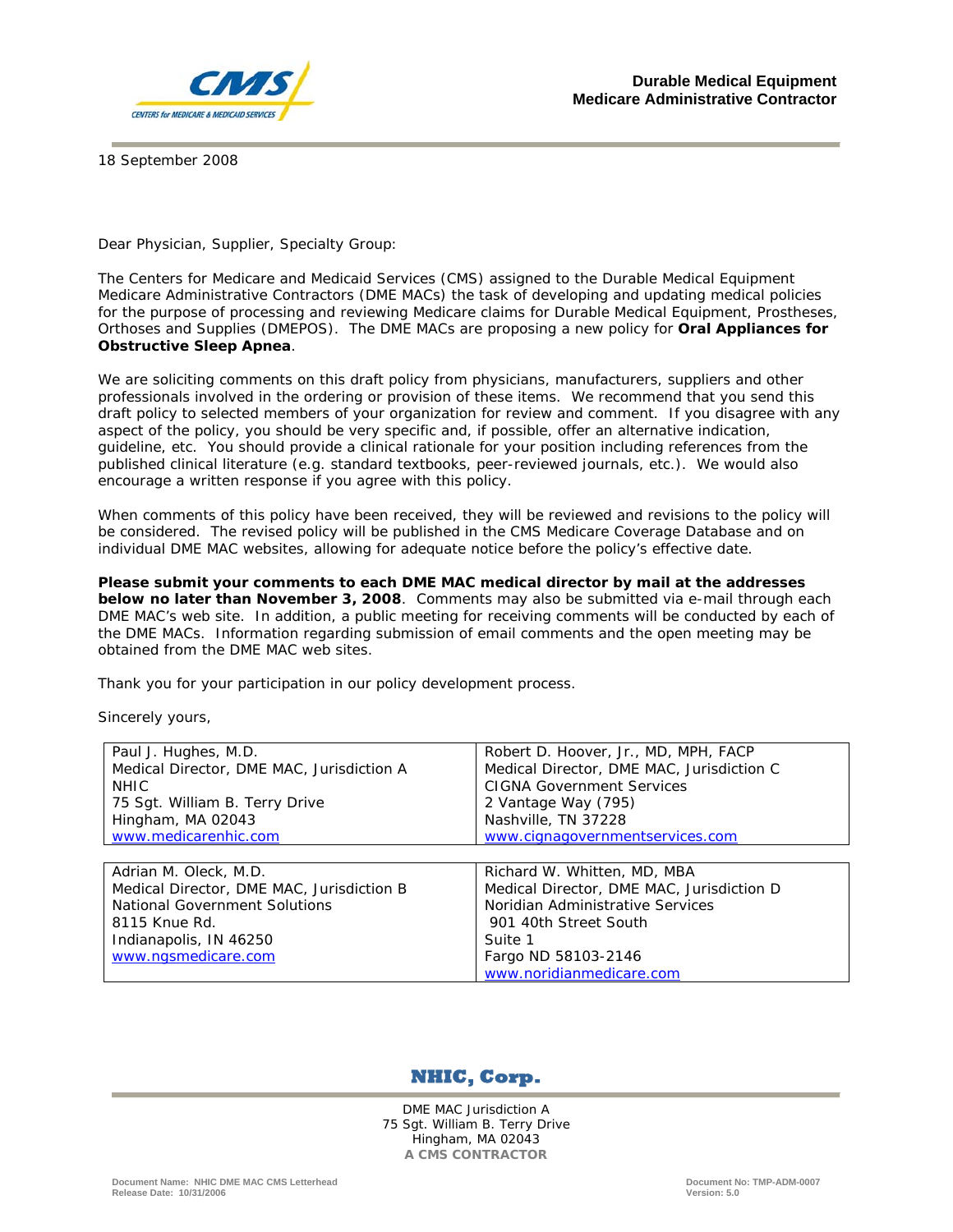DRAFT 1 of 13 1

9 September 2008

DRAFT 9

**LCD for Oral Appliances for Obstructive Sleep Apnea**

### **Contractor Information**

**Contractor Name** 

**Contractor Number** 

**Contractor Type** 

DME MAC

# **LCD Information**

**LCD ID Number** 

## **LCD Title**

Oral Appliances for Obstructive Sleep Apnea

## **Contractor's Determination Number**

## **AMA CPT / ADA CDT Copyright Statement**

CPT codes, descriptions and other data only are copyright 2005 American Medical Association (or such other date of publication of CPT). All Rights Reserved. Applicable FARS/DFARS Clauses Apply. Current Dental Terminology, (CDT) (including procedure codes, nomenclature, descriptors, and other data contained therein) is copyright by the American Dental Association. © 2002, 2004 American Dental Association. All rights reserved. Applicable FARS/DFARS apply.

#### **CMS National Coverage Policy**

None

**Primary Geographic Jurisdiction**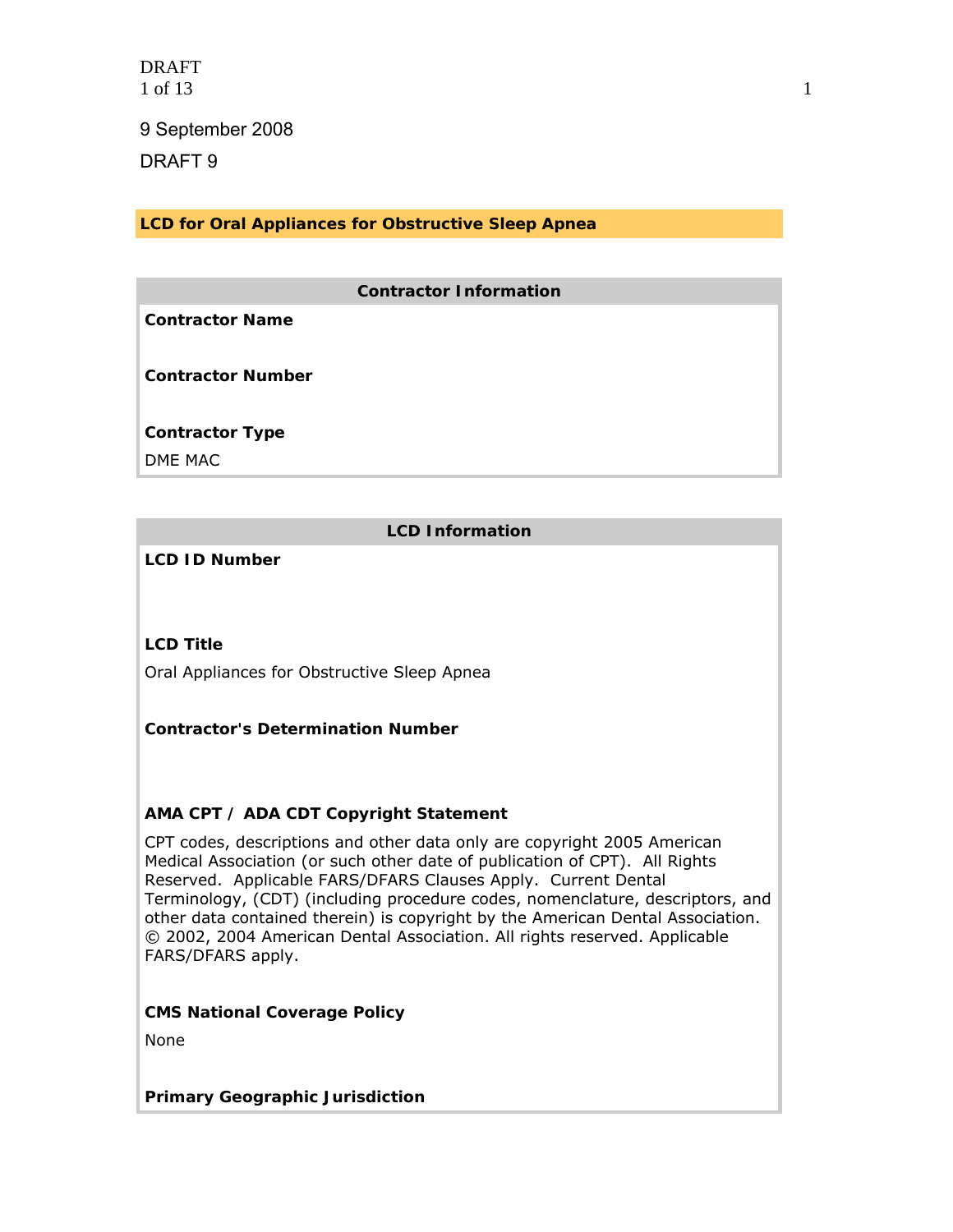#### **Oversight Region**

#### **CMS Consortium**

### **DMERC Region LCD Covers**

**Original Determination Effective Date** 

For services performed on or after xxxxxxxxxxxxxxx

**Original Determination Ending Date** 

**Revision Effective Date** 

**Revision Ending Date** 

#### **Indications and Limitations of Coverage and/or Medical Necessity**

For any item to be covered by Medicare, it must 1) be eligible for a defined Medicare benefit category, 2) be reasonable and necessary for the diagnosis or treatment of illness or injury or to improve the functioning of a malformed body member, and 3) meet all other applicable Medicare statutory and regulatory requirements. For the items addressed in this medical policy, the criteria for "reasonable and necessary" are defined by the following indications and limitations of coverage and/or medical necessity.

For an item to be covered by Medicare, a written signed and dated order must be received by the supplier before a claim is submitted. If the supplier bills for an item addressed in this policy without first receiving the completed order, the item will be denied as not medically necessary.

An oral appliance (E0485, E0486) is covered if it is used to treat obstructive sleep apnea (OSA) and if criteria A - D are met.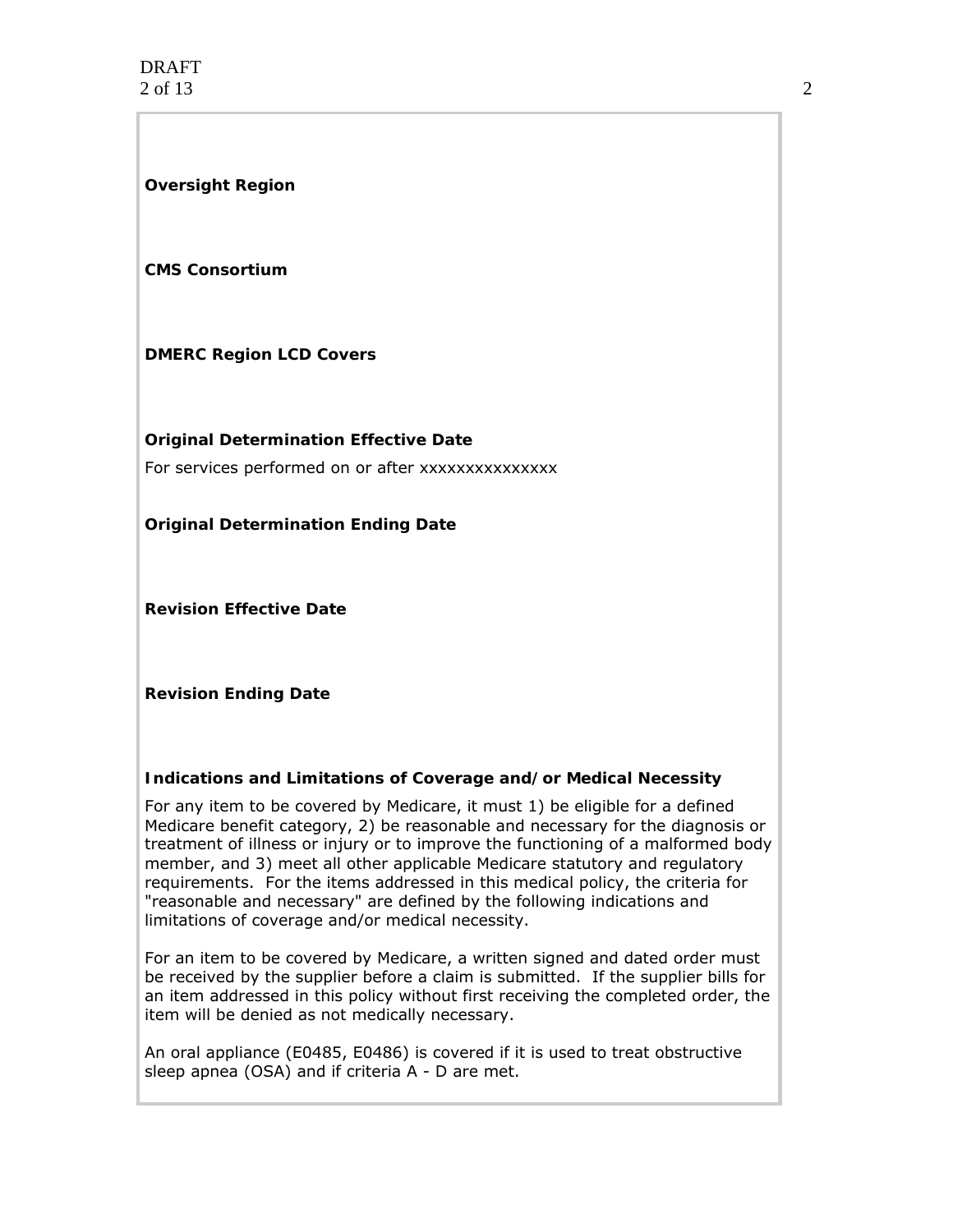- A The patient has a face-to-face clinical evaluation by the treating physician (MD or DO) prior to the sleep test to assess the patient for obstructive sleep apnea.
- B The patient has a Medicare-covered sleep test that meets either of the following criteria (1 or 2):
	- 1. The apnea-hypopnea index (AHI) or Respiratory Disturbance Index (RDI) is greater than or equal to 15 events per hour with a minimum of 30 events; or,
	- 2. The AHI or RDI is greater than or equal to 5 and less than or equal to 14 events per hour with a minimum of 10 events and documentation of:
		- a Excessive daytime sleepiness, impaired cognition, mood disorders, or insomnia; or,
		- b Hypertension, ischemic heart disease, or history of stroke.
- C The patient is not able to tolerate a positive airway pressure (PAP) device or the treating physician determines that the use of a PAP device is contraindicated.
- D The device is provided by a licensed dentist (DDS or DMD).

If all of these criteria are not met, the oral appliance will be denied as not medically necessary.

A custom fabricated oral appliance (E0486) is covered only if there is an anatomical abnormality of the mouth, jaw, or throat that cannot be accommodated by a prefabricated appliance (E0485). If this criterion is not met but the general coverage criteria (A-D above) are met, payment will be based on the allowance for the least costly medically appropriate alternative, E0485.

## **Definitions**

Apnea is defined as the cessation of airflow for at least 10 seconds.

Hypopnea is defined as an abnormal respiratory event lasting at least 10 seconds associated with at least a 30% reduction in thoracoabdominal movement or airflow as compared to baseline, and with at least a 4% decrease in oxygen saturation.

The apnea-hypopnea index (AHI) is defined as the average number of episodes of apnea and hypopnea per hour of sleep without the use of a positive airway pressure device.

The respiratory disturbance index (RDI) is defined as the average number of apneas plus hypopneas per hour of recording without the use of a positive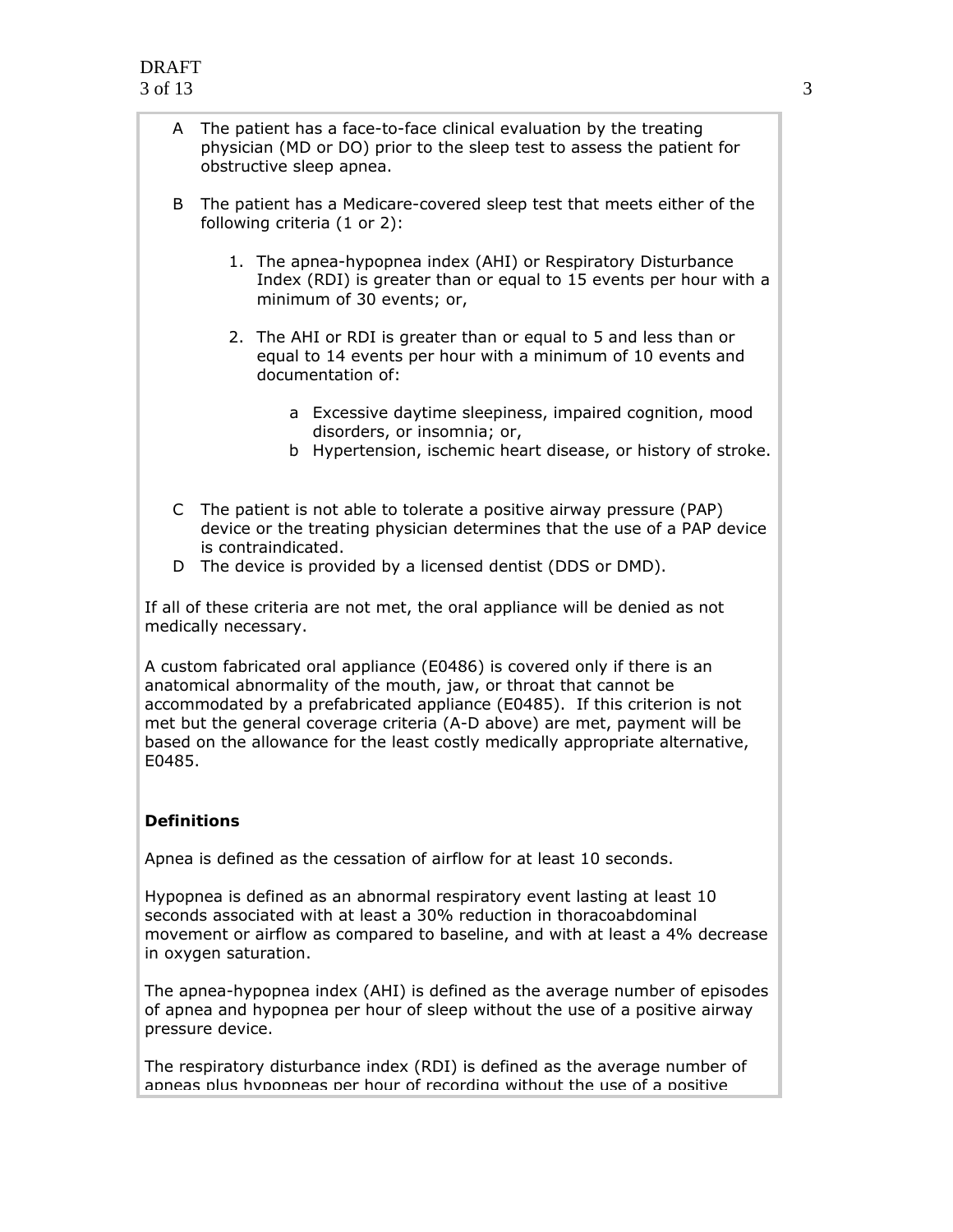airway pressure device.

If the AHI or RDI is calculated based on less than 2 hours of sleep or recording time, the total number of recorded events used to calculate the AHI or RDI (respectively) must be at least the number of events that would have been required in a 2 hour period (i.e., must reach ≥30 events without symptoms or ≥10 events with symptoms).

#### **Sleep Tests**

Coverage and Payment rules for sleep tests may be found in the local coverage determinations (LCDs) for the applicable Medicare Part A or Part B contractor. There may be differences between those LCDs and the DME MAC LCD. For the purposes of coverage of PAP therapy, the DME MAC coverage, coding and payment rules take precedence.

Coverage of an oral appliance for the treatment of OSA is limited to claims where the diagnosis of OSA is based upon a Medicare-covered sleep test (Type I, II, III, IV). A Medicare-covered sleep test must be either a polysomnogram performed in a facility-based laboratory (Type I study) or a home sleep test (HST) (Types II, III, or IV). The test must be ordered by the beneficiary's treating physician and conducted by an entity that qualifies as a Medicare provider of sleep tests and is in compliance with all applicable state regulatory requirements.

A Type I sleep test is the continuous and simultaneous monitoring and recording of various physiological and pathophysiological parameters of sleep with physician review, interpretation, and report. It is facility-based and must include sleep staging, which is defined to include a 1-4 lead electroencephalogram (EEG), and electro-oculogram (EOG), submental electromyogram (EMG) and electrocardiogram (ECG). It must also include at least the following additional parameters of sleep: airflow, respiratory effort, and oxygen saturation by oximetry. It may be performed as either a whole night study for diagnosis only or as a split night study to diagnose and initially evaluate treatment.

An HST is performed unattended in the beneficiary's home using a portable monitoring device. A portable monitoring device for conducting an HST must meet one of the following criteria:

- A. Type II device Monitors and records a minimum of seven (7) channels: EEG, EOG, EMG, ECG/heart rate, airflow, respiratory movement/effort and oxygen saturation; or,
- B. Type III device Monitors and records a minimum of four (4) channels: respiratory movement/effort, airflow, ECG/heart rate and oxygen saturation; or,
- C. Type IV device Monitors and records a minimum of three (3) channels that allow direct calculation of an AHI or RDI as defined above. Devices that record channels that do not allow direct calculation of an AHI or RDI may be considered as acceptable alternatives if there is substantive clinical evidence in the published peer-reviewed medical literature that demonstrates that the results accurately and reliably correspond to an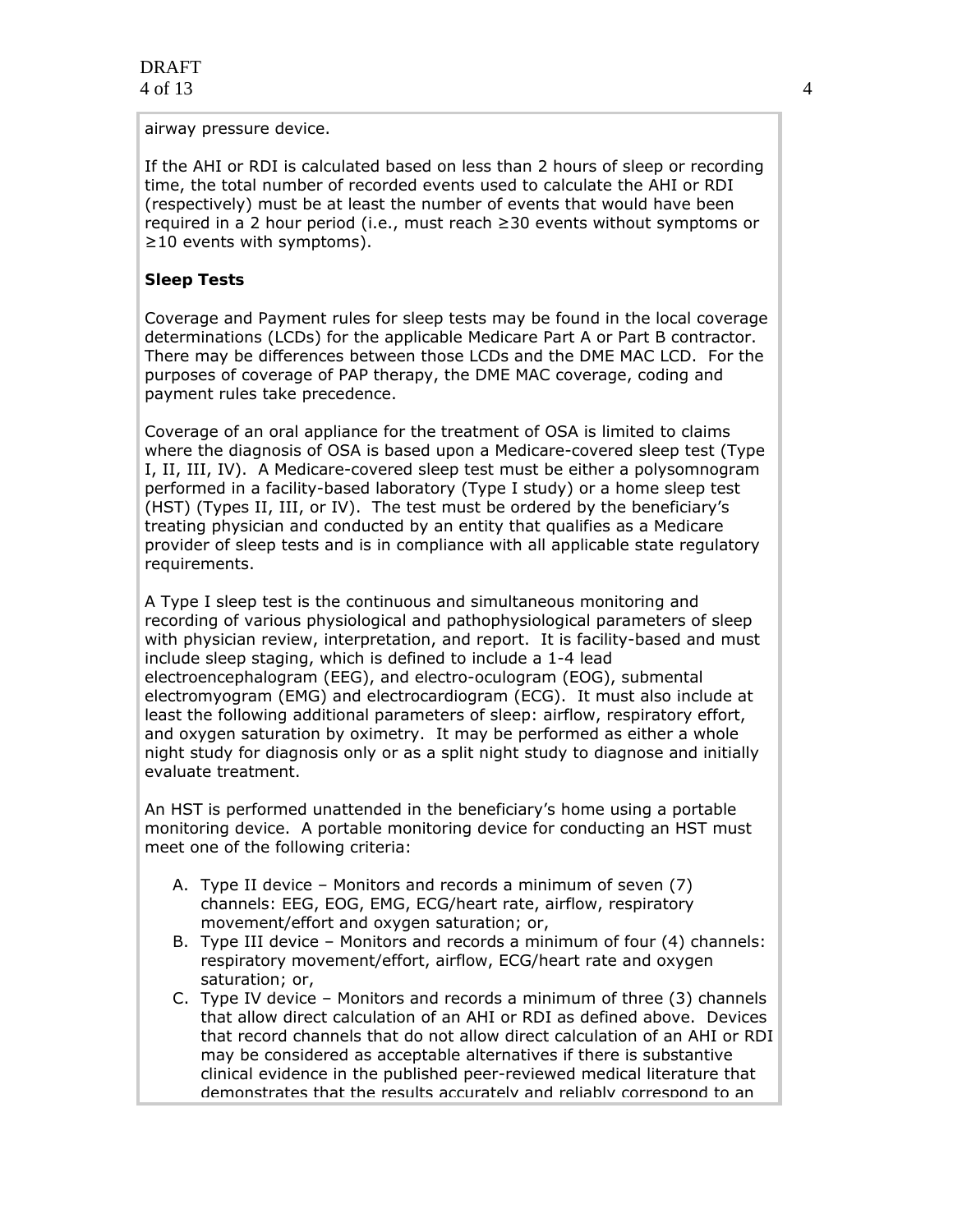AHI or RDI. This determination will be made on a device-by-device basis. Currently there is no device that indirectly measures AHI or RDI that meets this criterion.

All beneficiaries who undergo a HST must, prior to having the test, receive instruction on how to properly apply a portable sleep monitoring device. This instruction must be provided by the entity conducting the HST and may not be performed by a DME supplier. Patient instruction may be accomplished by either:

- 1. Face-to-face demonstration of the portable sleep monitoring device's application and use; or,
- 2. Video or telephonic instruction, with 24-hour availability of qualified personnel to answer questions or troubleshoot issues with the device.

All HSTs (Type II, III, or IV) must be interpreted by a physician who holds either:

- 1. Current certification in Sleep Medicine by the American Board of Sleep Medicine (ABSM); or,
- 2. Current subspecialty certification in Sleep Medicine by a member board of the American Board of Medical Specialties (ABMS); or,
- 3. Completed residency or fellowship training in a program approved by an ABMS member board and has completed all the requirements for subspecialty certification in sleep medicine except the examination itself and only until the time of reporting of the first examination for which the physician is eligible; or,
- 4. Active staff membership of a sleep center or laboratory accredited by the American Academy of Sleep Medicine (AASM) or The Joint Commission (formerly the Joint Commission on Accreditation of Healthcare Organizations – JCAHO).

For oral appliances with dates of service on or after January 1, 2010, physicians interpreting facility-based polysomnograms (Type I) must meet one of the requirements listed above (1-4) for credentialing.

No aspect of an HST, including but not limited to delivery and/or pickup of the device, may be performed by a DME supplier. This prohibition does not extend to the results of studies conducted by hospitals certified to do such tests

**Coverage Topic** 

DME

#### **Coding Information**

**CPT/HCPCS Codes** 

**The appearance of a code in this section does not necessarily indicate coverage.**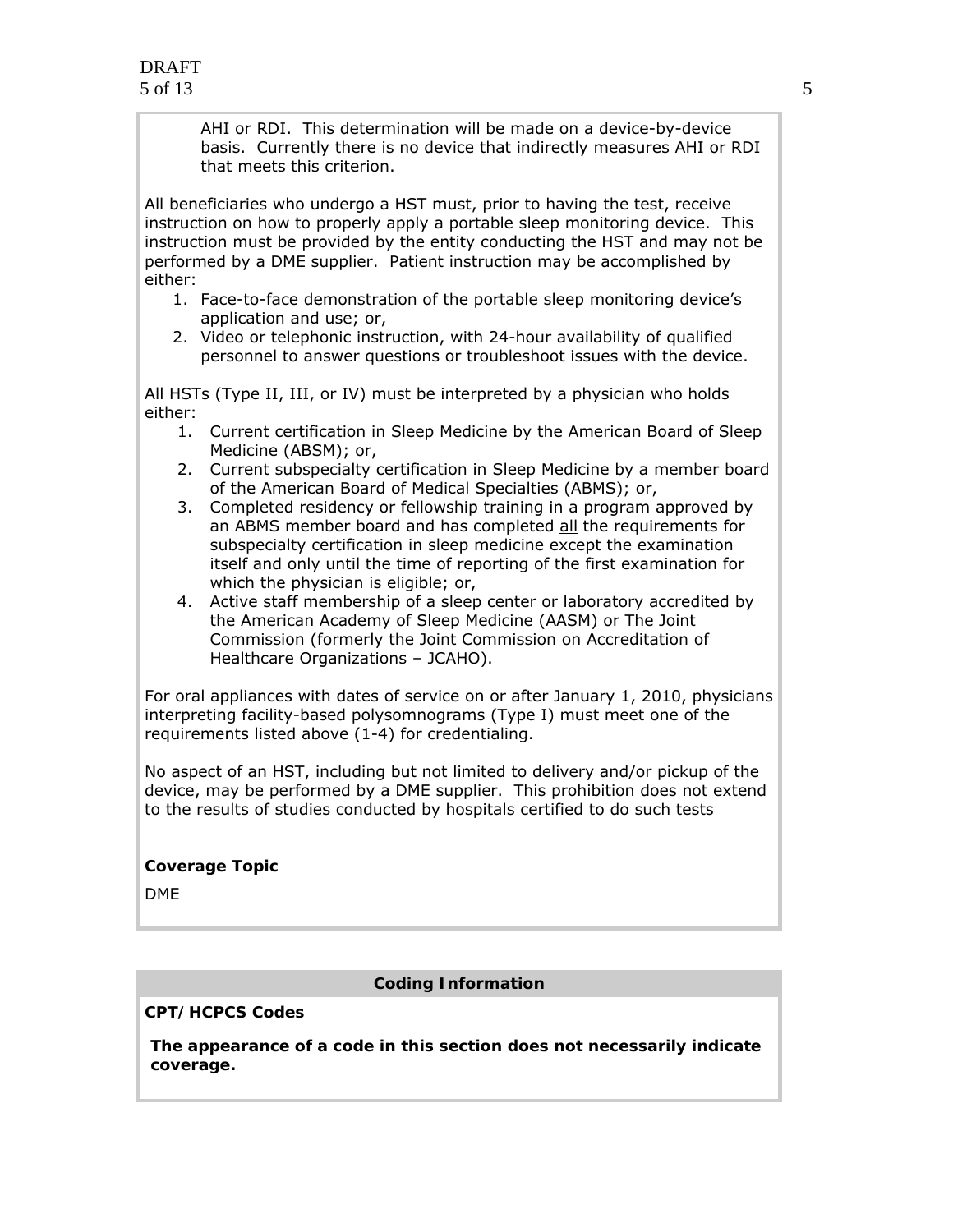#### **HCPCS MODIFIERS:**

**EY - No physician or other licensed health care provider order for this item or service.** 

**KX - Specific required documentation on file.** 

**HCPCS CODES:** 

A 9270 Noncovered item or service

E0485 ORAL DEVICE/APPLIANCE USED TO REDUCE UPPER AIRWAY COLLAPSIBILITY, ADJUSTABLE OR NON-ADJUSTABLE, PREFABRICATED, INCLUDES FITTING AND ADJUSTMENT

E0486 ORAL DEVICE/APPLIANCE USED TO REDUCE UPPER AIRWAY COLLAPSIBILITY, ADJUSTABLE OR NON-ADJUSTABLE, CUSTOM FABRICATED, INCLUDES FITTING AND ADJUSTMENT

E 1399 Durable medical equipment, miscellaneous

**ICD-9 Codes that Support Medical Necessity**  327.23 – Obstructive Sleep Apnea (Adult) (Pediatric)

**Diagnoses that Support Medical Necessity**  All diagnosis that are specified in the preceding section.

**ICD-9 Codes that DO NOT Support Medical Necessity**  All ICD-9 codes that are not specified in the preceding section

**ICD-9 Codes that DO NOT Support Medical Necessity Asterisk Explanation** 

**Diagnoses that DO NOT Support Medical Necessity**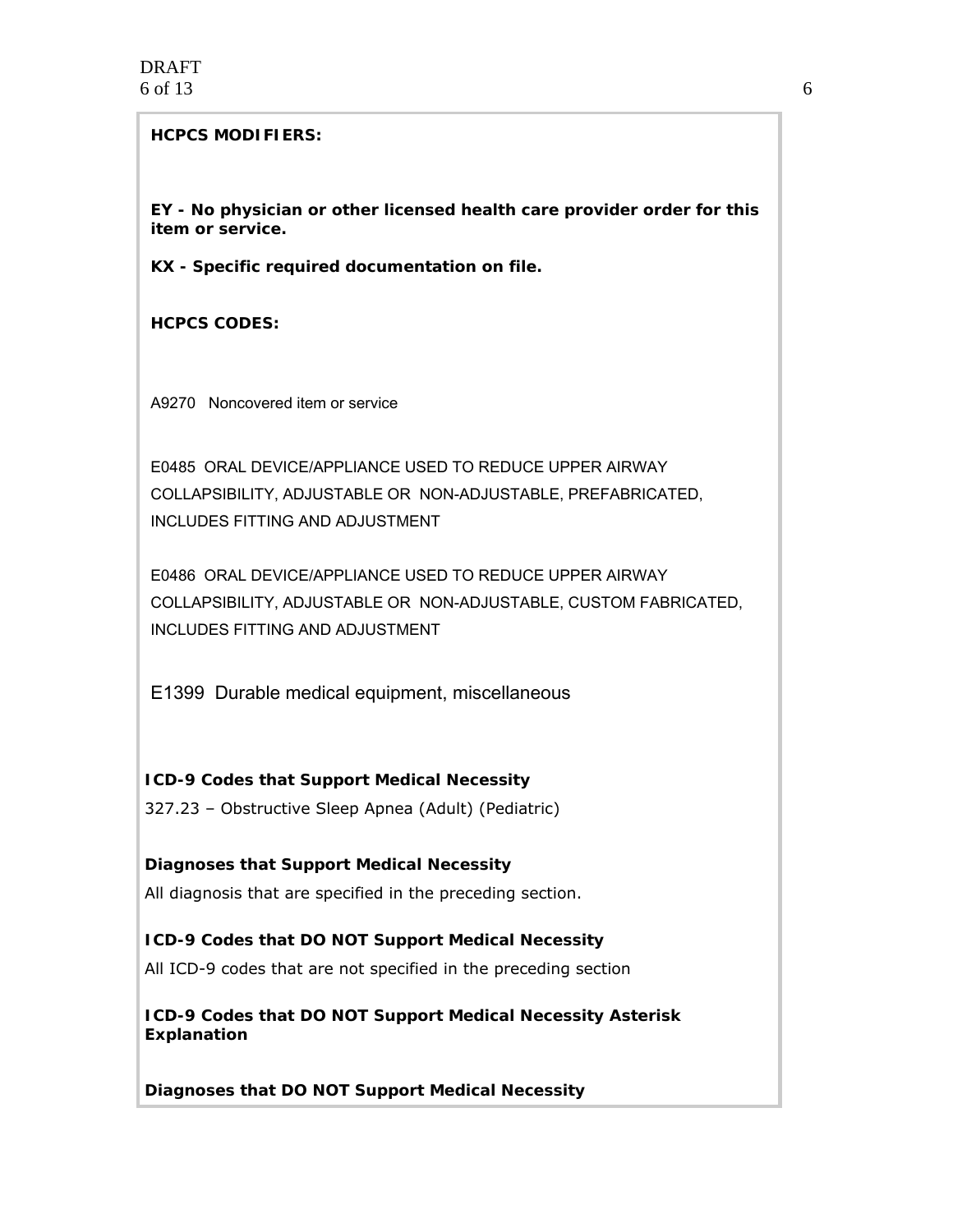All diagnoses that are not specified in the preceding section.

#### **General Information**

#### **Documentation Requirements**

Section 1833(e) of the Social Security Act precludes payment to any provider of services unless "there has been furnished such information as may be necessary in order to determine the amounts due such provider". It is expected that the patient's medical records will reflect the need for the care provided. The patient's medical records include the physician's office records, hospital records, nursing home records, home health agency records, records from other healthcare professionals and test reports. This documentation must be available upon request.

An order for each item billed must be signed and dated by the treating physician, kept on file by the supplier, and made available upon request. Items billed before a signed and dated order has been received by the supplier must be submitted with an EY modifier added to each affected HCPCS code.

The ICD-9 code that justifies the need for these items must be included on the claim.

Suppliers must add a KX modifier to a code only if all of the criteria in the "Indications and Limitations of Coverage and/or Medical Necessity" section of this policy have been met. If the requirements for the KX modifier are not met, the KX modifier must not be used.

Physicians shall document the face-to-face clinical evaluations in a detailed narrative note in their charts in the format that they use for other entries. The report would commonly document pertinent information about the following elements, but may include other details. Each element would not have to be addressed in every evaluation.

History

- Signs and symptoms of sleep disordered breathing including snoring, daytime sleepiness, observed apneas, choking or gasping during sleep, morning headaches;
- Duration of symptoms
- Validated sleep hygiene inventory such as the Epworth Sleepiness Scale (see Appendices)

Physical Exam

- Focused cardiopulmonary and upper airway system evaluation
- Neck circumference
- Body mass index (BMI)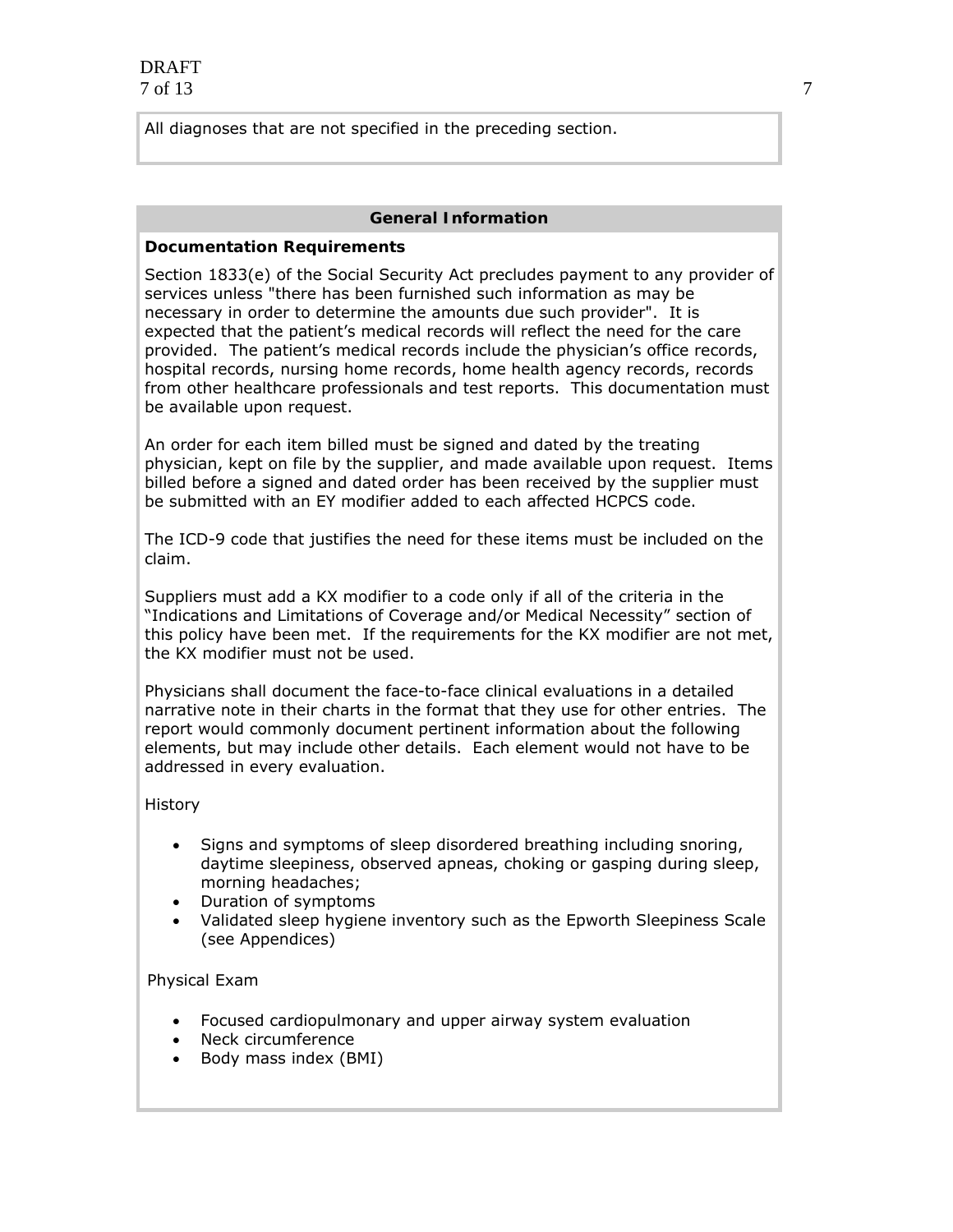DRAFT 8 of 13

Refer to the Supplier Manual for additional information on documentation requirements.

#### **Appendices**

#### EPWORTH SLEEPINESS SCALE

*How likely are you to doze off or fall asleep in the following situations, in contrast to feeling just tired? This refers to your usual way of life in recent times. Even if you have not done some of these things recently try to work out how they would have affected you.* 

*Use the following scale to choose the most appropriate number for each situation:*

- 0 = would *never* doze or sleep.
- 1 = *slight* chance of dozing or sleeping
- 2 = *moderate* chance of dozing or sleeping
- 3 = *high* chance of dozing or sleeping

| <b>Situation</b>                                                                                                                                   | <b>Chance of Dozing or</b><br><b>Sleeping</b> |
|----------------------------------------------------------------------------------------------------------------------------------------------------|-----------------------------------------------|
| Sitting and reading                                                                                                                                |                                               |
| Watching TV                                                                                                                                        |                                               |
| Sitting inactive in a public place                                                                                                                 |                                               |
| Being a passenger in a motor vehicle<br>for an hour or more                                                                                        |                                               |
| Lying down in the afternoon                                                                                                                        |                                               |
| Sitting and talking to someone                                                                                                                     |                                               |
| Sitting quietly after lunch (no<br>alcohol)                                                                                                        |                                               |
| Stopped for a few minutes in traffic<br>while driving                                                                                              |                                               |
| Total score (add the scores up)<br>(This is your Epworth score)                                                                                    |                                               |
| 0-9 - Average score, normal population                                                                                                             |                                               |
| Epworth Sleepiness Scale reprinted with permission of the Associated<br>Professional Sleen Societies (Johns MW: A New Method for Measuring Davtime |                                               |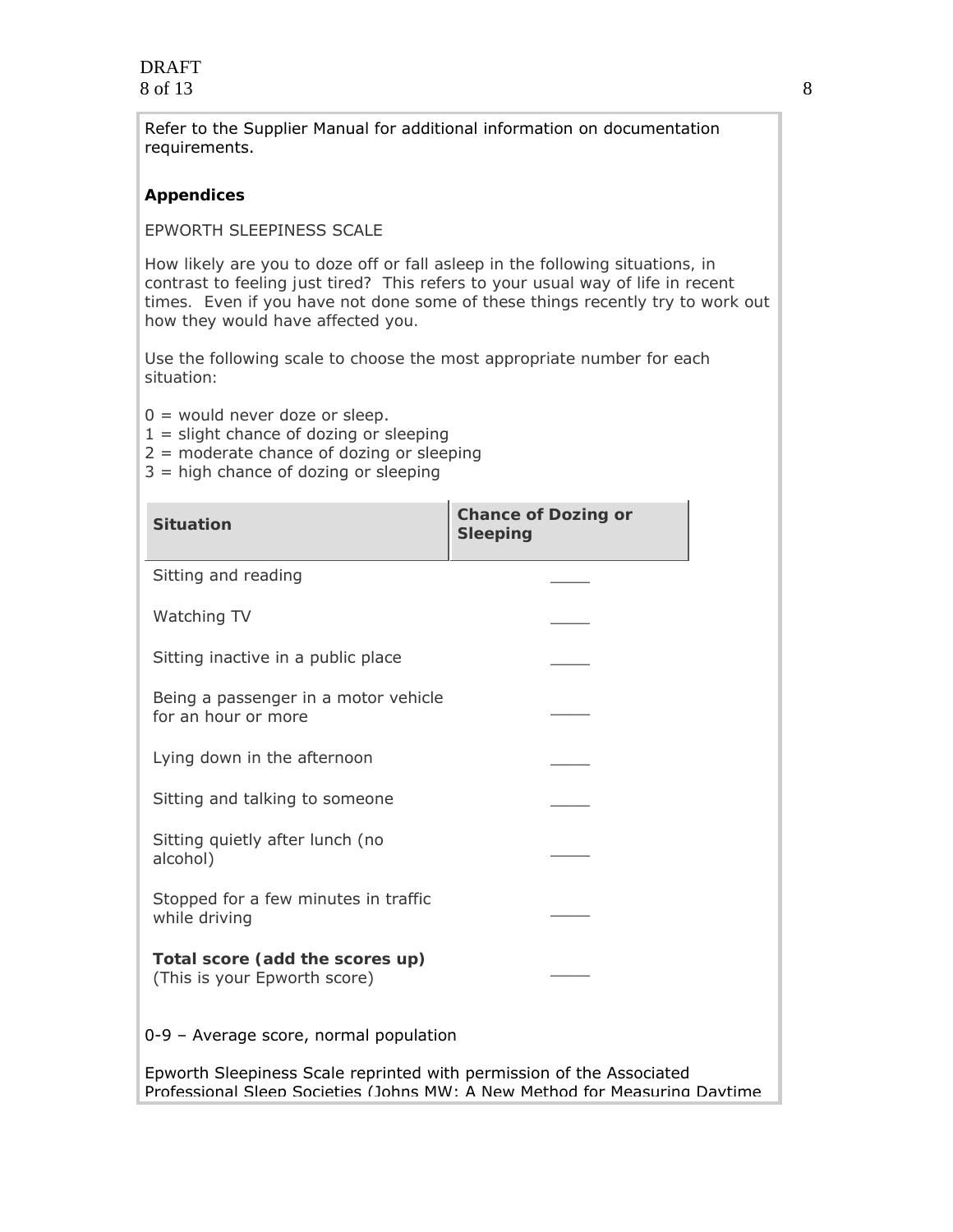Sleepiness: The Epworth Sleepiness Scale. *SLEEP* 1991;14(6):540-545).

### **Utilization Guidelines**

Refer to Indications and Limitations of Coverage and/or Medical Necessity.

### **Sources of Information and Basis for Decision**

1. Krishnan V, et al. An Evaluation of a Titration Strategy for Prescription of Oral Appliances for Obstructive Sleep Apnea. *Chest*. 2008;133(5).

2. Randerath WJ, et al. An Individually Adjustable Oral Appliance vs Continuous Positive Airway Pressure in Mild-to-Moderate Obstructive Sleep Apnea Syndrome. *Chest*. 2002;122:569-575.

3. Henke K,, et al. An Oral Elastic Mandibular Advancement Device for Obstructive Sleep Apnea. *American Journal of Respiratory and Critical Care Medicine*. 2000;161:420-425.

4. Vanderveken OM, et al. Comparison of a Custom-made and a Thermoplastic Oral Appliance for the Treatment of Mild Sleep Apnea. *American Journal of Respiratory and Critical Care Medicine*. 2008;178:197-202.

5. Chan SL, et al. Dental Appliance Treatment for Obstructive Sleep Apnea. *Chest*. 2007;132(2).

6. Chan SL, et al. Non–Positive Airway Pressure Modalities Mandibular Advancement Devices/Positional Therapy. *Proc Am Thorac Soc*. 2008;5:179- 184.

7. Ferguson K. Oral Appliance Therapy for Obstructive Sleep Apnea. *Am J Respir Crit Care Med*. 2001;163(6):1294-1295.

8. Cook V, Schoof M. Oral Appliances for Obstructive Sleep Apnea? *Am Fam Physician*. 2006;73(5):802-803.

9. Fallon Community Health Plan. Oral Devices for Obstructive Sleep Apnea. 2003. Available at: http://www.fchp.org/NR/rdonlyres/AF115DAF-A275-45C6- 9649-E9A15E4E51EF/0/OraldeviceforOSA.pdf [Accessed August 28, 2008].

10. United Healthcare. Treatment of Obstructive Sleep Apnea for Medicare Plans. 2008. Available at:

Https://www.oxhp.com/secure/policy/treatment\_sleep\_apnea\_oma\_808.html [Accessed August 16, 2008].

11. Gotsopoulos H, et al. Oral Appliance Therapy Improves Symptoms in Obstructive Sleep Apnea A Randomized, Controlled Trial. *Am J Respir Crit Care*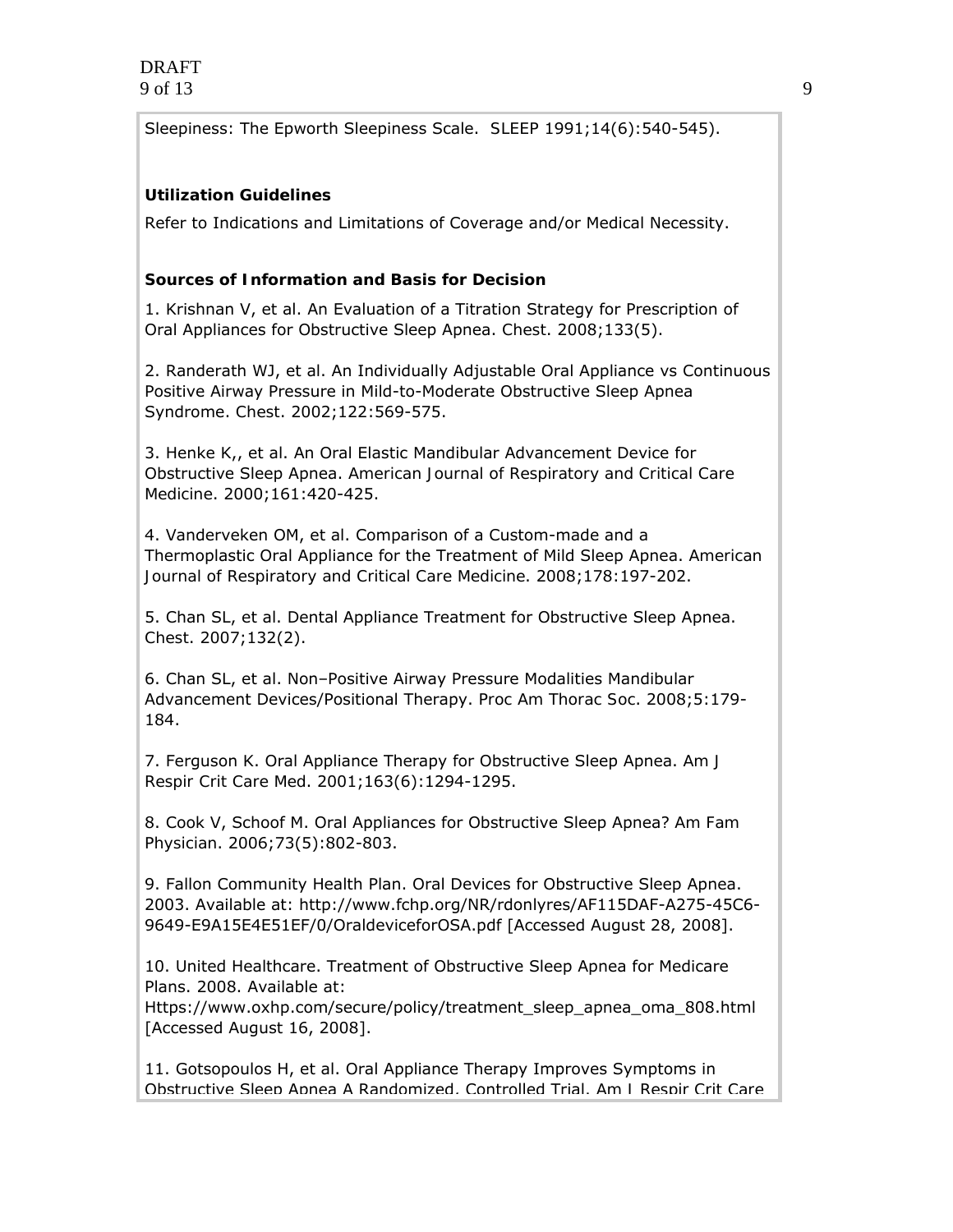*Med*. 2002;166:743-748.

12. Ferguson KA; Cartwright R; Rogers R et al. Oral Appliances for Snoring and Obstructive Sleep Apnea: A Review. *Sleep*. 2006;29(2):244-262.

13. Regence BCBS. Positive Airway Pressure Systems and Oral Appliances for Treatment of Sleep Disordered Breathing. 2007. Available at: http://blue.regence.com/trgmedpol/dme/dme08.html [Accessed August 18, 2008].

14. Kushida CA; Morgenthaler TI; Littner MR et al. Practice Parameters for the Treatment of Snoring and Obstructive Sleep Apnea with Oral Appliances: An Update for 2005. *Sleep*. 2006;29(2):240-243.

## **Advisory Committee Meeting Notes**

**Start Date of Comment Period** 

09/18/2008

**End Date of Comment Period** 

11/03/2008

**Start Date of Notice Period** 

**Revision History Number** 

**Revision History Explanation** 

**Last Reviewed On Date** 

**Related Documents** 

**Article(s)** Oral Appliances for Obstructive Sleep Apnea – Policy Article – Draft

**LCD Attachments** 

**Oral Appliances for Obstructive Sleep Apnea – Policy Article – Draft**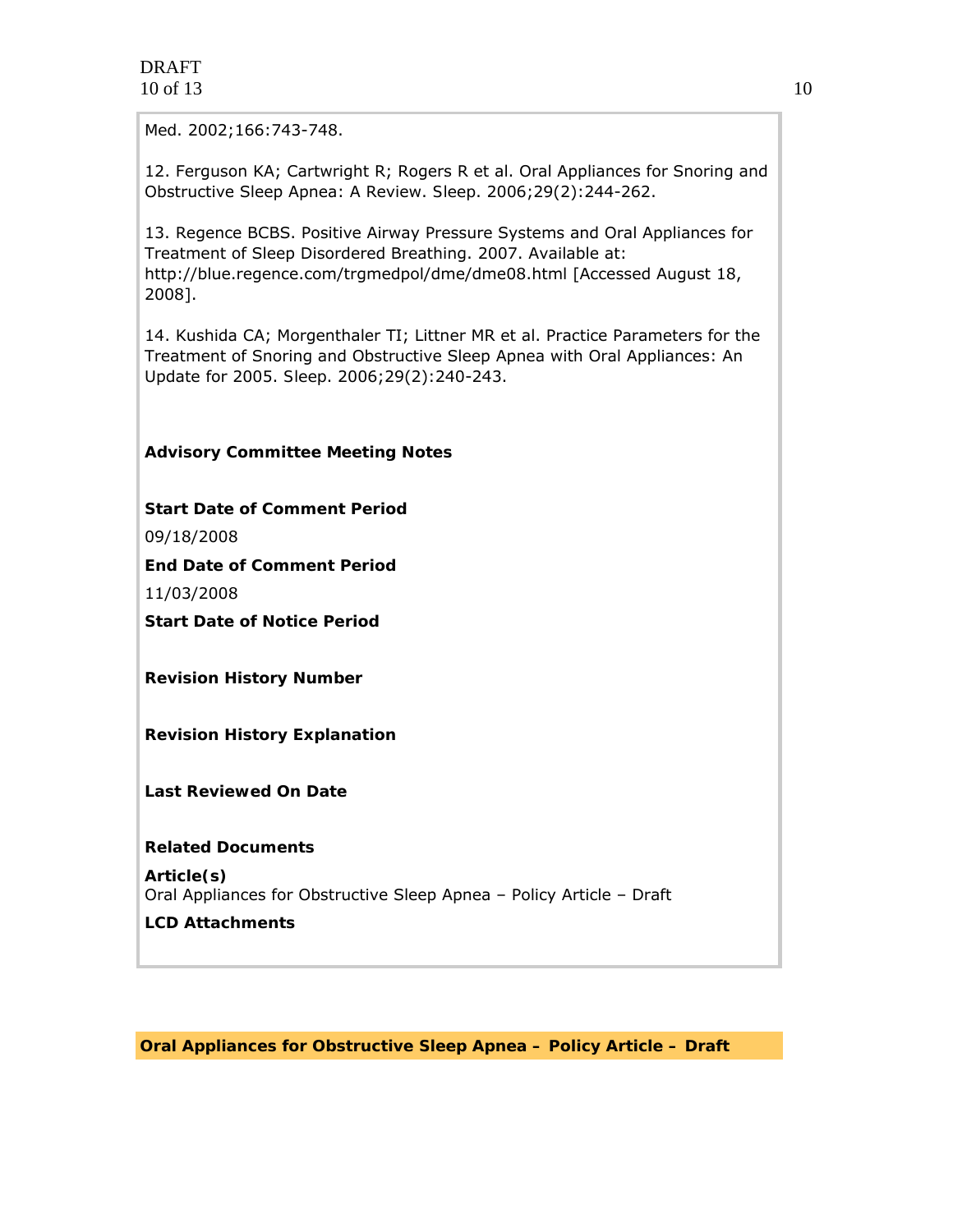### **Contractor Information**

#### **Contractor Name**

**Contractor Number** 

# **Contractor Type**

DME MAC

# **Article Information**

## **Article ID Number**

## **Article Type**

Article

**Key Article** 

Yes

## **Article Title**

Oral Appliances for Obstructive Sleep Apnea – Policy Article Draft

# **AMA CPT / ADA CDT Copyright Statement**

CPT codes, descriptions and other data only are copyright 2005 American Medical Association (or such other date of publication of CPT). All Rights Reserved. Applicable FARS/DFARS Clauses Apply. Current Dental Terminology, (CDT) (including procedure codes, nomenclature, descriptors and other data contained therein) is copyright by the American Dental Association. © 2002, 2004 American Dental Association. All rights reserved. Applicable FARS/DFARS apply.

**Primary Geographic Jurisdiction** 

**DMERC Region Article Covers** 

# **Original Article Effective Date**

09/18/2008

**Article Revision Effective Date** 

**Article Text** 

**This is a draft Policy Article intended to accompany a Draft LCD. You should take no action based upon the information in this article. A final**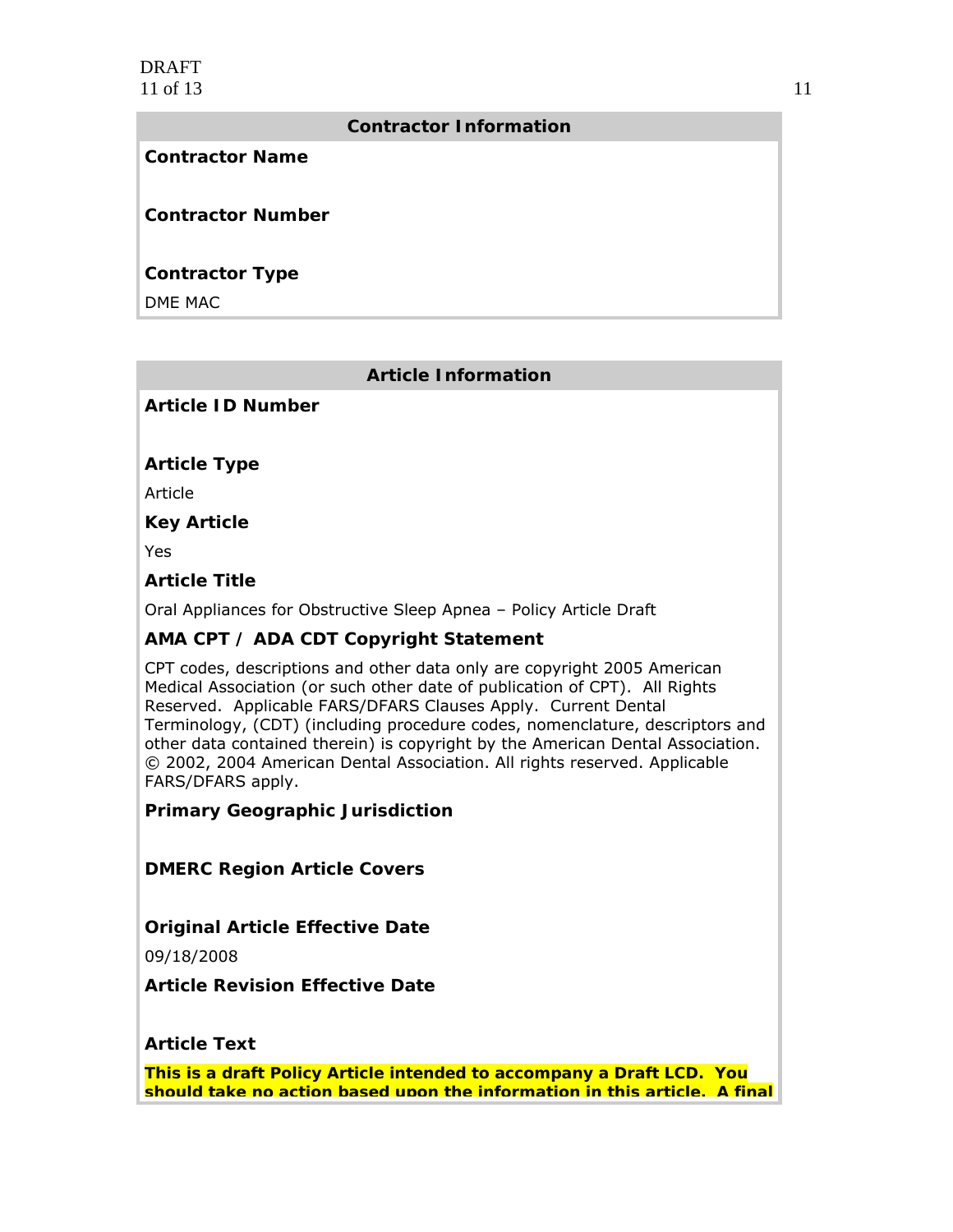**Article will be prepared and published concurrently with the release of the final LCD.** 

#### **NON-MEDICAL NECESSITY COVERAGE AND PAYMENT RULES**

Oral occlusal appliances used to treat temporomandibular joint (TMJ) disorders jaw are considered dental-related items and are noncovered by Medicare.

Oral appliances used to treat other dental conditions are noncovered by Medicare.

Oral appliances used to treat snoring without a diagnosis of OSA are noncovered by Medicare.

#### **CODING GUIDELINES**

The oral appliances billed with codes E0485 and E0486 must meet the following criteria:

- 1. They meet the general coverage requirements for durable medical equipment, and
- 2. They are hinged or jointed at the back, and.
- 3. They have a mechanism that allows the mandible to be advanced.

A prefabricated oral appliance is one, which is manufactured in quantity without a specific patient in mind. A prefabricated oral appliance may be trimmed, bent, molded (with or without heat), or otherwise modified for use by a specific patient (i.e., custom fitted). Any appliance that does not meet the definition of a custom fabricated oral appliance is considered prefabricated.

A custom fabricated oral appliance is one, which is individually made for a specific patient. It involves taking an impression of the patient's teeth and making a positive model of plaster or equivalent material. Basic materials (e.g., sheets of plastic, etc.) are cut, bent, and molded over the positive model. It requires more than trimming, bending, or making other modifications to a substantially prefabricated item. A custom fabricated oral appliance may include a prefabricated component (e.g., the joint mechanism).

Oral appliances used to treat snoring without a diagnosis of OSA are coded A9270.

Oral appliances for other non-dental conditions are coded E1399.

Oral occlusal appliances used to treat temporomandibular joint (TMJ) disorders are coded D7880 - occlusal orthotic appliance. Claims for these devices should not be submitted to the DME MACs.

Suppliers should contact the Pricing, Data Analysis, and Coding (PDAC)